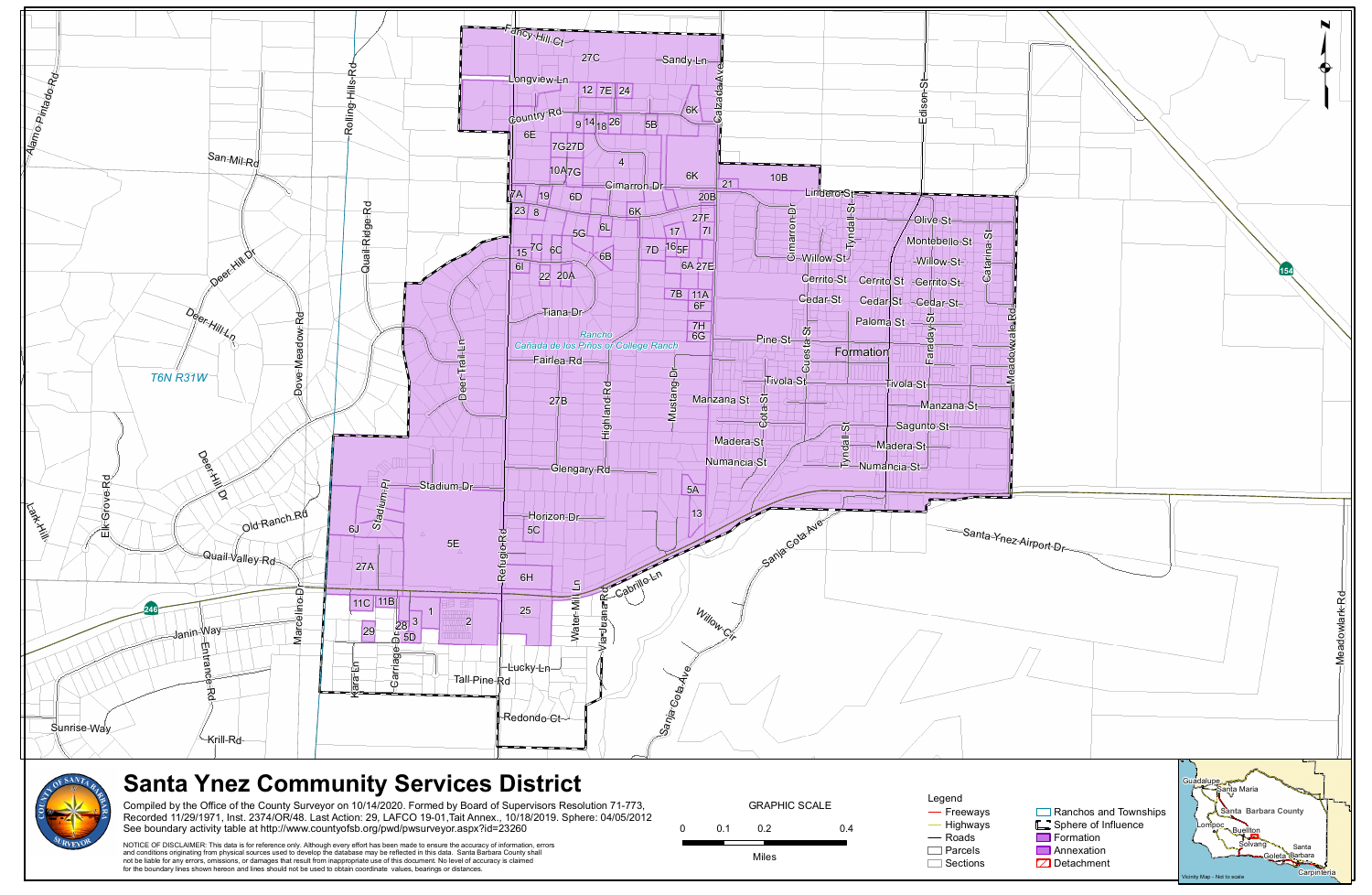## Santa Ynez Community Services District Boundary Activit y

See map at http://www.countyofsb.org/pwd/pwsurveyor.aspx?id=23260

| IndexNo InternalNo Title |                                  | <b>Type</b> |            |                   |           | Effective BOS_Res BOS_Date SYCSD_Res SYCSD_Date LAFCO_Res LAFCO_No LAFCO_Date |           |                   |            | Recorded              |              | Instrument State_Date State_No |  |
|--------------------------|----------------------------------|-------------|------------|-------------------|-----------|-------------------------------------------------------------------------------|-----------|-------------------|------------|-----------------------|--------------|--------------------------------|--|
| $\overline{0}$           | 0 Formation of the SYCSD         | Formation   | 11/29/1971 | 71-773 11/15/1971 |           |                                                                               |           | 71-246 1971-FD-02 | 7/22/1971  | 11/29/1971            | 2374/OR/48   |                                |  |
| $\overline{1}$           | 1 El Rancho Market Annex.        | Annexation  | 12/17/1982 |                   | $82 - 14$ | 12/8/1982                                                                     | 82-629    | 80-AD-12          | 10/28/1982 | 12/17/1982            | 1982-0053070 |                                |  |
| $\overline{2}$           | 2 Foss Mobile Home Park Annex.   | Annexation  | 3/22/1985  |                   | 85-02     | 2/6/1985                                                                      | 84-684    | 84-AD-05          | 10/4/1984  | 3/22/1985             | 1985-0014286 |                                |  |
| $\overline{\mathbf{3}}$  | 3 Friendship Lane Annex.         | Annexation  | 10/23/1991 |                   | 91-01     | 7/10/1991                                                                     | 91-820    | 90-AD-02          | 6/6/1991   | 10/23/1991            | 1991-0071262 |                                |  |
| $\overline{4}$           | 4 Sinclair Annex.                | Annexation  | 11/17/1995 |                   |           | 9/7/1995                                                                      | $95 - 11$ | 1995-11           | 9/7/1994   | 11/17/1995            | 1995-0064566 |                                |  |
| 5A                       | 5 Westside Annex. #1 Parcel A    | Annexation  | 12/18/1996 |                   |           | 12/13/1996                                                                    | $96 - 03$ | 1996-03           | 12/13/1996 | 12/18/1996            | 1996-0075576 |                                |  |
| 5B                       | 6 Westside Annex. #1 Parcel B    | Annexation  | 12/18/1996 |                   |           | 12/13/1996                                                                    | $96 - 03$ | 1996-03           | 12/13/1996 | 12/18/1996            | 1996-0075576 |                                |  |
| 5C                       | 7 Westside Annex. #1 Parcel C    | Annexation  | 12/18/1996 |                   |           | 12/13/1996                                                                    | $96 - 03$ | 1996-03           | 12/13/1996 | 12/18/1996            | 1996-0075576 |                                |  |
| 5D                       | 8 Westside Annex. #1 Parcel D    | Annexation  | 12/18/1996 |                   |           | 12/13/1996                                                                    | $96 - 03$ | 1996-03           | 12/13/1996 | 12/18/1996            | 1996-0075576 |                                |  |
| <b>5E</b>                | 9 Westside Annex. #1 Parcel E    | Annexation  | 12/18/1996 |                   |           | 12/13/1996                                                                    | $96 - 03$ | 1996-03           | 12/13/1996 | 12/18/1996            | 1996-0075576 |                                |  |
| 5F                       | 10 Westside Annex. #1 Parcel F   | Annexation  | 12/18/1996 |                   |           | 12/13/1996                                                                    | $96 - 03$ | 1996-03           | 12/13/1996 | 12/18/1996            | 1996-0075576 |                                |  |
| 5G                       | 11 Westside Annex. #1 Parcel G   | Annexation  | 12/18/1996 |                   |           | 12/13/1996                                                                    | $96 - 03$ | 1996-03           |            | 12/13/1996 12/18/1996 | 1996-0075576 |                                |  |
| 6A                       | 12 Westside Annex. #2 Parcel A   | Annexation  | 9/14/1998  |                   | 98-13     | 8/12/1998                                                                     | 98-01     | 1998-01           | 8/12/1998  | 9/14/1998             | 1998-0070465 |                                |  |
| 6B                       | 13 Westside Annex. #2 Parcel B   | Annexation  | 9/14/1998  |                   | $98-13$   | 8/12/1998                                                                     | 98-01     | 1998-01           | 8/12/1998  | 9/14/1998             | 1998-0070465 |                                |  |
| 6C                       | 14 Westside Annex. #2 Parcel C   | Annexation  | 9/14/1998  |                   | 98-13     | 8/12/1998                                                                     | 98-01     | 1998-01           | 8/12/1998  | 9/14/1998             | 1998-0070465 |                                |  |
| 6D                       | 15 Westside Annex. #2 Parcel D   | Annexation  | 9/14/1998  |                   | 98-13     | 8/12/1998                                                                     | 98-01     | 1998-01           | 8/12/1998  | 9/14/1998             | 1998-0070465 |                                |  |
| 6E                       | 16 Westside Annex. #2 Parcel E   | Annexation  | 9/14/1998  |                   | 98-13     | 8/12/1998                                                                     | 98-01     | 1998-01           | 8/12/1998  | 9/14/1998             | 1998-0070465 |                                |  |
| 6F                       | 17 Westside Annex. #2 Parcel F   | Annexation  | 9/14/1998  |                   | $98-13$   | 8/12/1998                                                                     | 98-01     | 1998-01           | 8/12/1998  | 9/14/1998             | 1998-0070465 |                                |  |
| 6G                       | 18 Westside Annex. #2 Parcel G   | Annexation  | 9/14/1998  |                   | $98-13$   | 8/12/1998                                                                     | 98-01     | 1998-01           | 8/12/1998  | 9/14/1998             | 1998-0070465 |                                |  |
| 6H                       | 19 Westside Annex. #2 Parcel H   | Annexation  | 9/14/1998  |                   | $98-13$   | 8/12/1998                                                                     | 98-01     | 1998-01           | 8/12/1998  | 9/14/1998             | 1998-0070465 |                                |  |
| 61                       | 20 Westside Annex. #2 Parcel I   | Annexation  | 9/14/1998  |                   | $98-13$   | 8/12/1998                                                                     | 98-01     | 1998-01           | 8/12/1998  | 9/14/1998             | 1998-0070465 |                                |  |
| 6J                       | 21 Westside Annex. #2 Parcel J   | Annexation  | 9/14/1998  |                   | 98-13     | 8/12/1998                                                                     | 98-01     | 1998-01           | 8/12/1998  | 9/14/1998             | 1998-0070465 |                                |  |
| 6K                       | 22 Westside Annex. #2 Parcel K   | Annexation  | 9/14/1998  |                   | 98-13     | 8/12/1998                                                                     | 98-01     | 1998-01           | 8/12/1998  | 9/14/1998             | 1998-0070465 |                                |  |
| 6L                       | 22 Westside Annex. #2 Parcel L   | Annexation  | 9/14/1998  |                   | $98-13$   | 8/12/1998                                                                     | 98-01     | 1998-01           | 8/12/1998  | 9/14/1998             | 1998-0070465 |                                |  |
| <b>7A</b>                | 23 Westside Annex. #3 Parcel A   | Annexation  | 10/10/2000 |                   |           | 10/6/2000                                                                     | $00 - 23$ | 2000-23           | 10/5/2000  | 10/10/2000            | 2000-0062203 |                                |  |
| 7B                       | 24 Westside Annex. #3 Parcel B   | Annexation  | 10/10/2000 |                   |           | 10/6/2000                                                                     | $00 - 23$ | 2000-23           | 10/5/2000  | 10/10/2000            | 2000-0062203 |                                |  |
| 7C                       | 25 Westside Annex. #3 Parcel C   | Annexation  | 10/10/2000 |                   |           | 10/6/2000                                                                     | $00 - 23$ | 2000-23           | 10/5/2000  | 10/10/2000            | 2000-0062203 |                                |  |
| 7D                       | 26 Westside Annex. #3 Parcel D   | Annexation  | 10/10/2000 |                   |           | 10/6/2000                                                                     | $00 - 23$ | 2000-23           | 10/5/2000  | 10/10/2000            | 2000-0062203 |                                |  |
| <b>7E</b>                | 27 Westside Annex. #3 Parcel E   | Annexation  | 10/10/2000 |                   |           | 10/6/2000                                                                     | $00 - 23$ | 2000-23           | 10/5/2000  | 10/10/2000            | 2000-0062203 |                                |  |
| 7G                       | 28 Westside Annex. #3 Parcel G   | Annexation  | 10/10/2000 |                   |           | 10/6/2000                                                                     | $00 - 23$ | 2000-23           | 10/5/2000  | 10/10/2000            | 2000-0062203 |                                |  |
| 7H                       | 29 Westside Annex. #3 Parcel H   | Annexation  | 10/10/2000 |                   |           | 10/6/2000                                                                     | $00 - 23$ | 2000-23           | 10/5/2000  | 10/10/2000            | 2000-0062203 |                                |  |
| 71                       | 30 Westside Annex. #3 Parcel I   | Annexation  | 10/10/2000 |                   |           | 10/6/2000                                                                     | $00 - 23$ | 2000-23           | 10/5/2000  | 10/10/2000            | 2000-0062203 |                                |  |
| 8                        | 31 Phillips Annex.               | Annexation  | 7/30/2001  |                   |           | 7/9/2001                                                                      | $01 - 06$ | 2001-06           | 7/5/2001   | 9/25/2001             | 2001-0082191 |                                |  |
| 9                        | 32 Elder Annex.                  | Annexation  | 1/2/2002   |                   |           | 12/6/2001                                                                     | $01 - 14$ | 2001-14           | 12/6/2001  | 1/2/2002              | 2002-0000763 |                                |  |
| 10A                      | 33 Drake/Seymour Annex. Parcel A | Annexation  | 1/22/2002  |                   |           | 12/6/2001                                                                     | $01 - 16$ | 2001-16           | 12/6/2001  | 1/22/2002             | 2002-0006181 |                                |  |
| 10B                      | 34 Drake/Seymour Annex. Parcel B | Annexation  | 1/22/2002  |                   |           | 12/6/2001                                                                     | $01-16$   | 2001-16           | 12/6/2001  | 1/22/2002             | 2002-0006181 |                                |  |